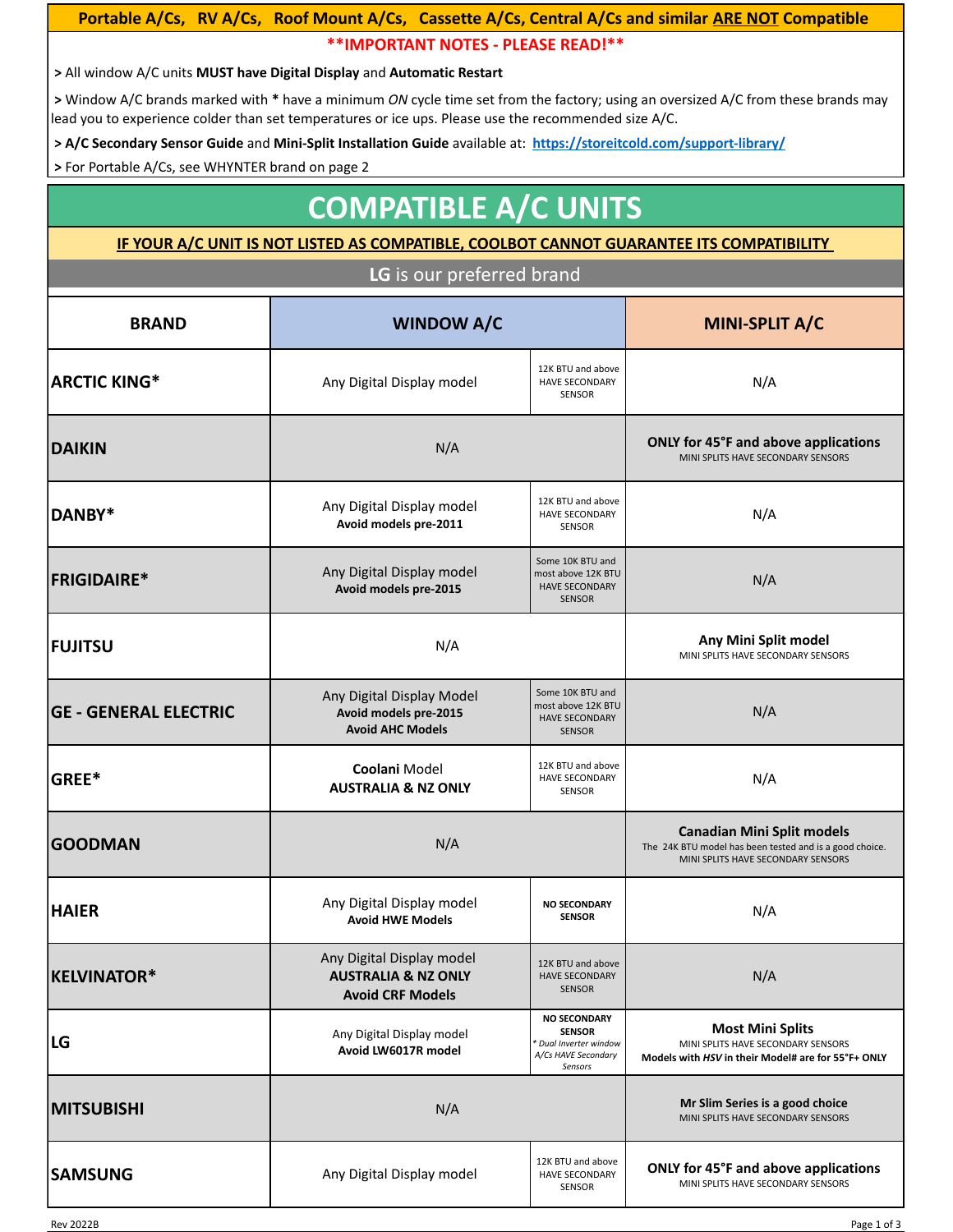# **LIMITED EXPERIENCE A/C UNITS**

**Limited Experience - Limited Support A/C Units**

We have some users with good results using these A/C units BUT

we do not have enough collective data to clasify them as fully compatible

We are happy to help you during installation BUT we CANNOT GUARANTEE ITS COMPATIBILITY

| <b>BRAND</b>                  | <b>WINDOW A/C</b>                                                                    |                                       | MINI-SPLIT A/C                                                                  |
|-------------------------------|--------------------------------------------------------------------------------------|---------------------------------------|---------------------------------------------------------------------------------|
| <b>AMANA</b>                  | Limited experience - Limited support                                                 | <b>HAS SECONDARY</b><br><b>SENSOR</b> | N/A                                                                             |
| <b>CARRIER</b>                | N/A                                                                                  |                                       | <b>Central And South America ONLY</b><br>ALL MINI SPLITS HAVE SECONDARY SENSORS |
| <b>CIAC</b>                   | N/A                                                                                  |                                       | <b>Central And South America ONLY</b><br>ALL MINI SPLITS HAVE SECONDARY SENSORS |
| <b>COMFORT AIRE</b>           | Limited experience - Limited support                                                 | HAS SECONDARY<br><b>SENSOR</b>        | <b>Central And South America ONLY</b><br>ALL MINI SPLITS HAVE SECONDARY SENSORS |
| <b>COMFORT STAR</b>           | N/A                                                                                  |                                       | <b>Central And South America ONLY</b><br>ALL MINI SPLITS HAVE SECONDARY SENSORS |
| <b>FEDDERS</b>                | Limited experience - Limited support                                                 | <b>HAS SECONDARY</b><br><b>SENSOR</b> | N/A                                                                             |
| <b>GARRISON</b>               | <b>CANADA ONLY</b>                                                                   | <b>HAS SECONDARY</b><br><b>SENSOR</b> | N/A                                                                             |
| <b>GOODMAN</b>                | N/A                                                                                  |                                       | <b>CANADA ONLY</b>                                                              |
| <b>HISENSE</b>                | Limited experience - Limited support                                                 | <b>HAS SECONDARY</b><br><b>SENSOR</b> | N/A                                                                             |
| li-COOL                       | N/A                                                                                  |                                       | <b>Central And South America ONLY</b><br>ALL MINI SPLITS HAVE SECONDARY SENSORS |
| <b>INNOVAIR</b>               | N/A                                                                                  |                                       | <b>Central And South America ONLY</b><br>ALL MINI SPLITS HAVE SECONDARY SENSORS |
| <b>KOOL KING</b>              | Limited experience - Limited support                                                 | <b>HAS SECONDARY</b><br><b>SENSOR</b> | N/A                                                                             |
| <b>ILENNOX</b>                | N/A                                                                                  |                                       | <b>Central And South America ONLY</b><br>ALL MINI SPLITS HAVE SECONDARY SENSORS |
| <b>MIDEA</b>                  | N/A                                                                                  |                                       | Limited experience - Limited support                                            |
| NOMA*                         | Limited experience - Limited support                                                 | <b>HAS SECONDARY</b><br><b>SENSOR</b> | N/A                                                                             |
| <b>PERFECT AIRE*</b>          | Limited experience - Limited support                                                 | <b>HAS SECONDARY</b><br>SENSOR        | N/A                                                                             |
| <b>PIONEER</b>                | N/A                                                                                  |                                       | Limited experience - Limited support<br>MAY HAVE SECONDARY SENSORS              |
| <b>RHEEM/RHUUD</b>            | N/A                                                                                  |                                       | <b>Central And South America ONLY</b><br>ALL MINI SPLITS HAVE SECONDARY SENSORS |
| <b>SEARS KENMORE</b>          | Limited experience - Limited support                                                 | <b>HAS SECONDARY</b><br><b>SENSOR</b> | N/A                                                                             |
| <b>SHARP</b>                  | Limited experience - Limited support                                                 | <b>HAS SECONDARY</b><br><b>SENSOR</b> | Not Compatible                                                                  |
| <b>SOLEUS AIR</b>             | Limited experience - Limited support                                                 | <b>HAS SECONDARY</b><br><b>SENSOR</b> | N/A                                                                             |
| <b>SPT</b>                    | Limited experience - Limited support                                                 | <b>HAS SECONDARY</b><br>SENSOR        | N/A                                                                             |
| <b>TOSHIBA</b>                | Limited experience - Limited support                                                 | <b>HAS SECONDARY</b><br><b>SENSOR</b> | <b>Not Compatible- Avoid</b>                                                    |
| <b>UBERHAUS</b>               | Limited experience - Limited support                                                 | <b>HAS SECONDARY</b><br>SENSOR        | N/A                                                                             |
| <b>WESTPOINT</b>              | Limited experience - Limited support                                                 | <b>HAS SECONDARY</b><br><b>SENSOR</b> | N/A                                                                             |
| WHISPER AIR                   | N/A                                                                                  |                                       | <b>Central And South America ONLY</b><br>ALL MINI SPLITS HAVE SECONDARY SENSORS |
| <b>WHYNTER (PORTABLE A/C)</b> | USE DUAL HOSE MODEL ONLY- HAS SECONDARY SENSOR<br><b>ONLY for 54+°F applications</b> |                                       |                                                                                 |
| <b>YORK</b>                   | N/A                                                                                  |                                       | <b>Central And South America ONLY</b><br>ALL MINI SPLITS HAVE SECONDARY SENSORS |